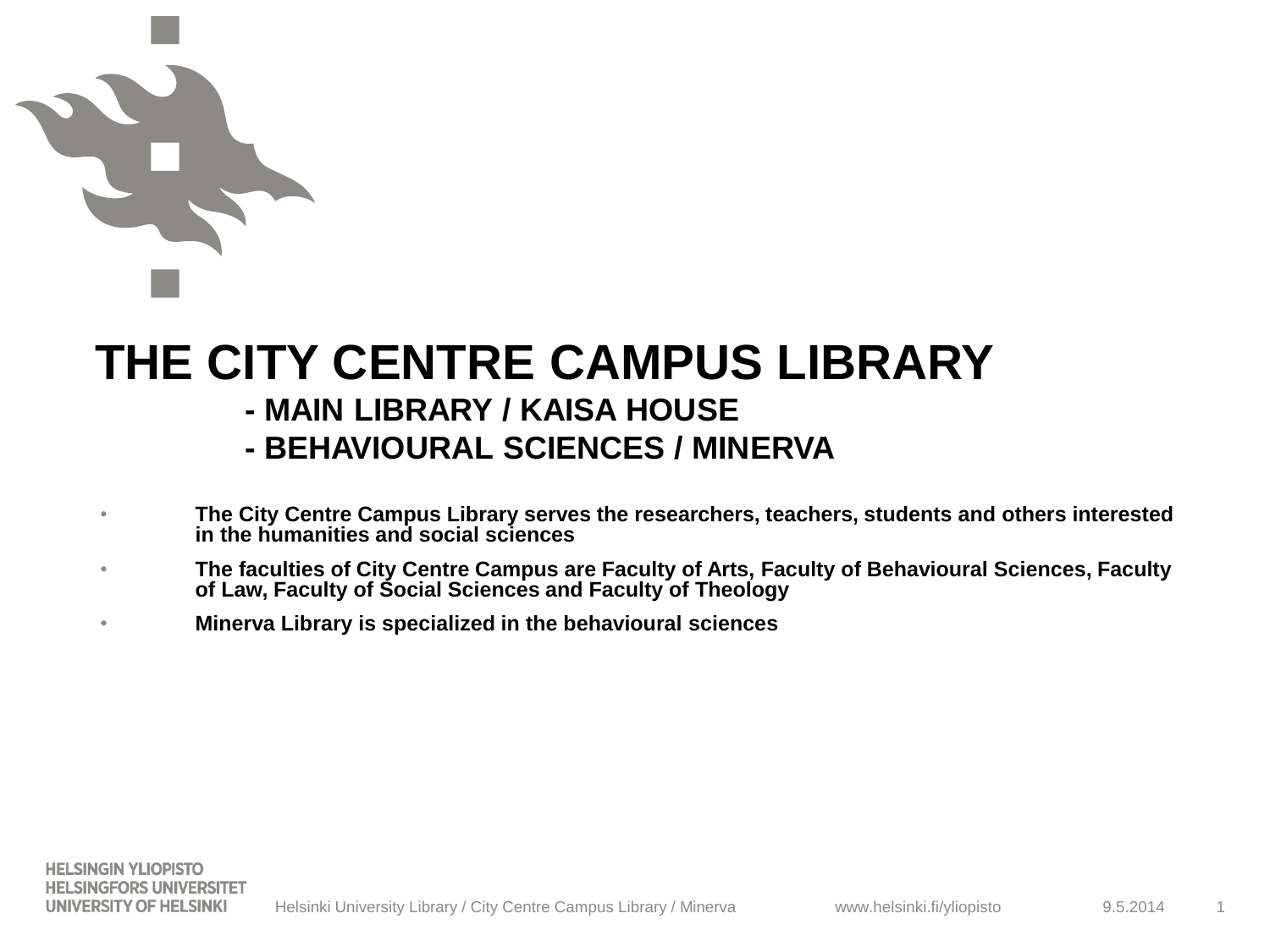# **FACULTY OF BEHAVIOURAL SCIENCES**

### **Departments**

- **Department of Teacher Education**
- **Institute of Behavioural Sciences**

## **Training Schools**

- **Helsingin normaalilyseo (The Normal Lyceum of Helsinki)**
- **Viikki Teacher Training School of University of Helsinki**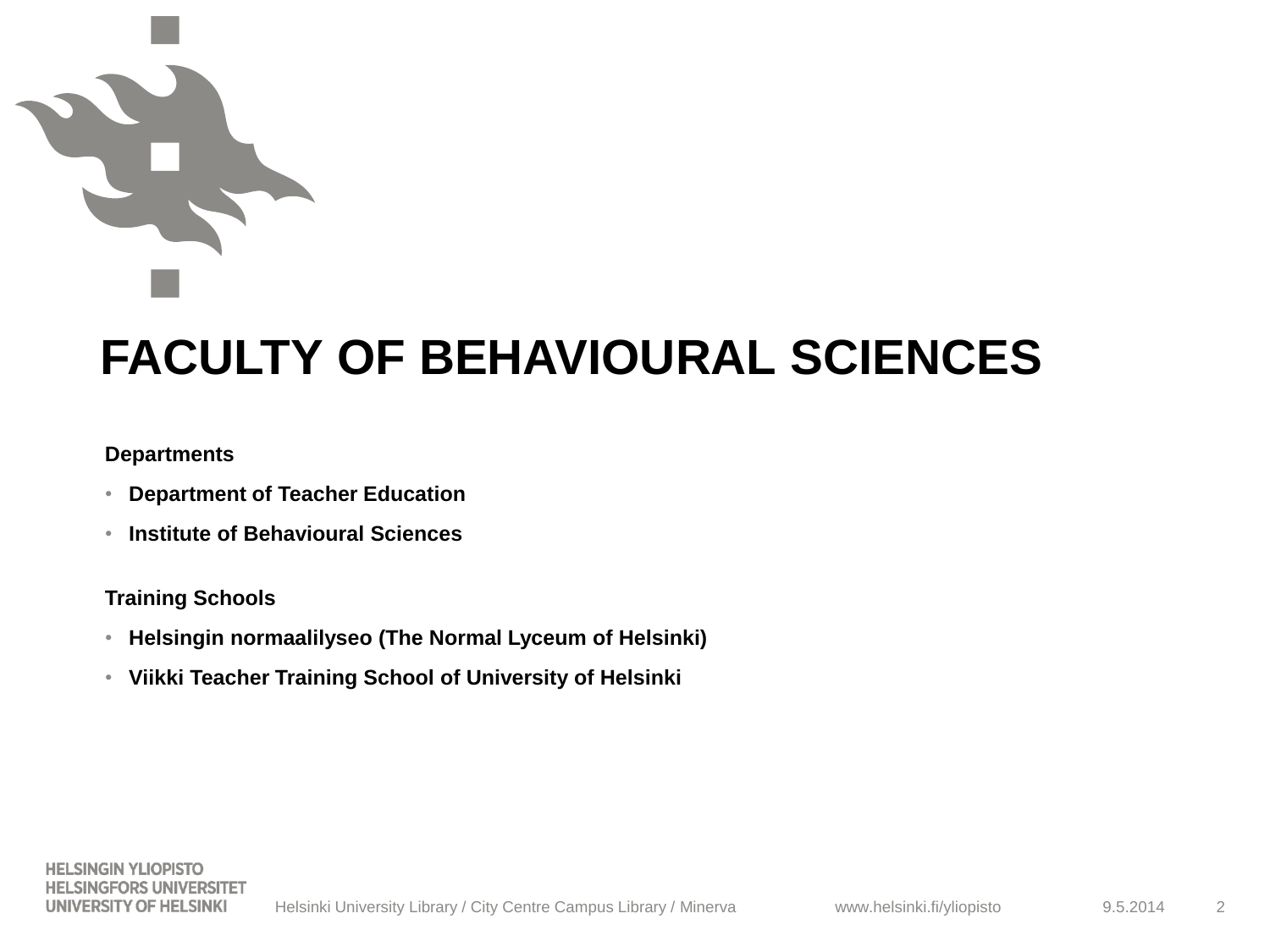# **FACULTY OF BEHAVIOURAL SCIENCES**

## **Department of Teacher Education**

- **Class Teacher Education**
- **Craft Science and Craft Teacher Education**
- **Home Economics and Home Economics Teacher Education**
- **Kindergarten Teacher Education and Early Childhood Education**
- **Special Education**
- **Subject Teacher Education**

### **Institute of Behavioural Sciences**

- **Educational Sciences**
- **Psychology, Cognitive Science**
- **Speech Sciences (Logopedics, Phonetics, Speech Communication)**
- **The Helsinki University Centre for Research and Development of Higher Education**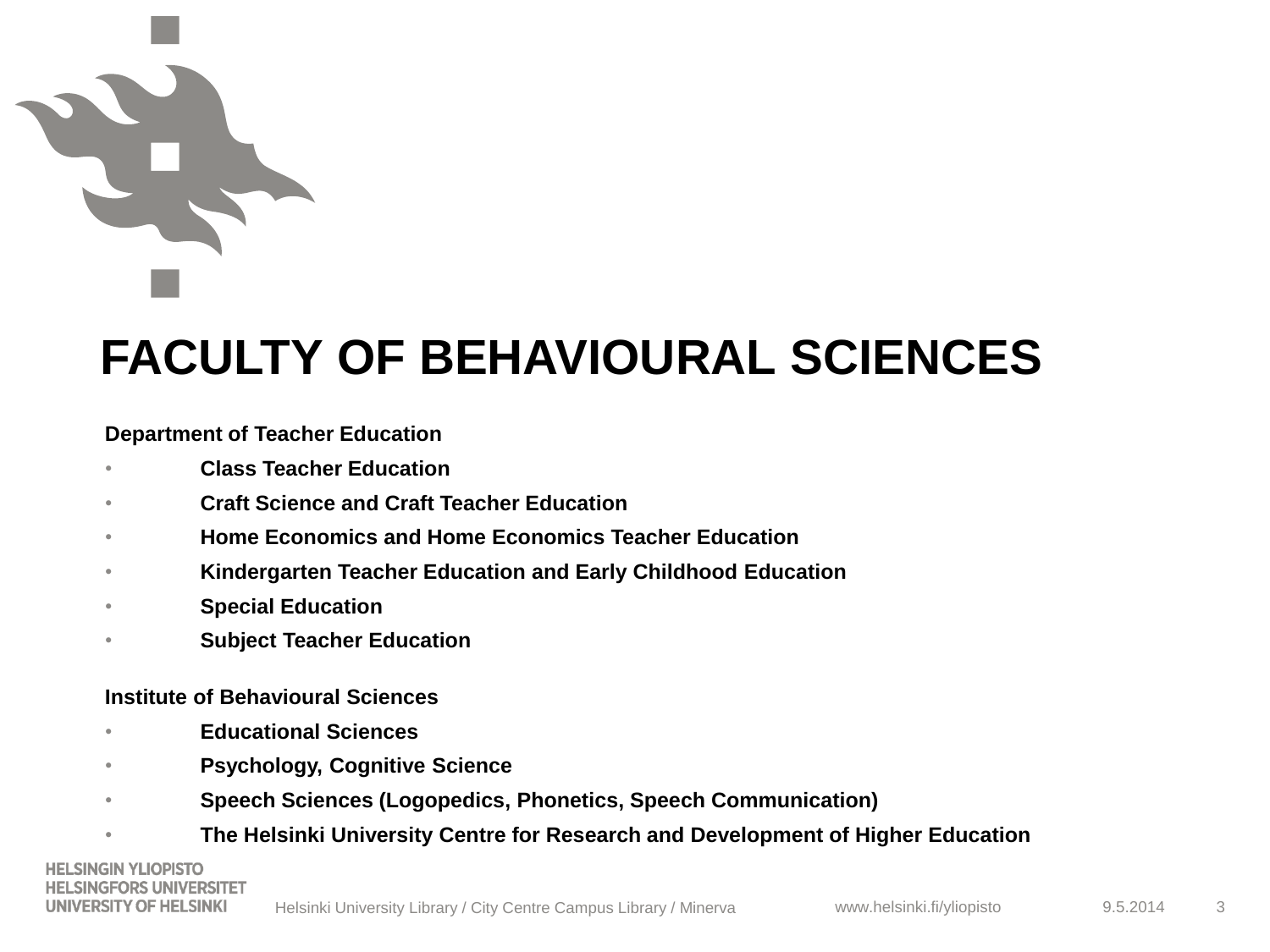# **MINERVA LIBRARY COLLECTIONS**

- **Education, psychology, speech sciences, home economics, craft science**
- **Books (printed): about 120 000 items**
- **Journals (printed): about 120 titles**
- **eLibrary resources**
- **Specialities:** 
	- **school text books (old & new)**
	- **the book collection of Finnish Society for the History of Education**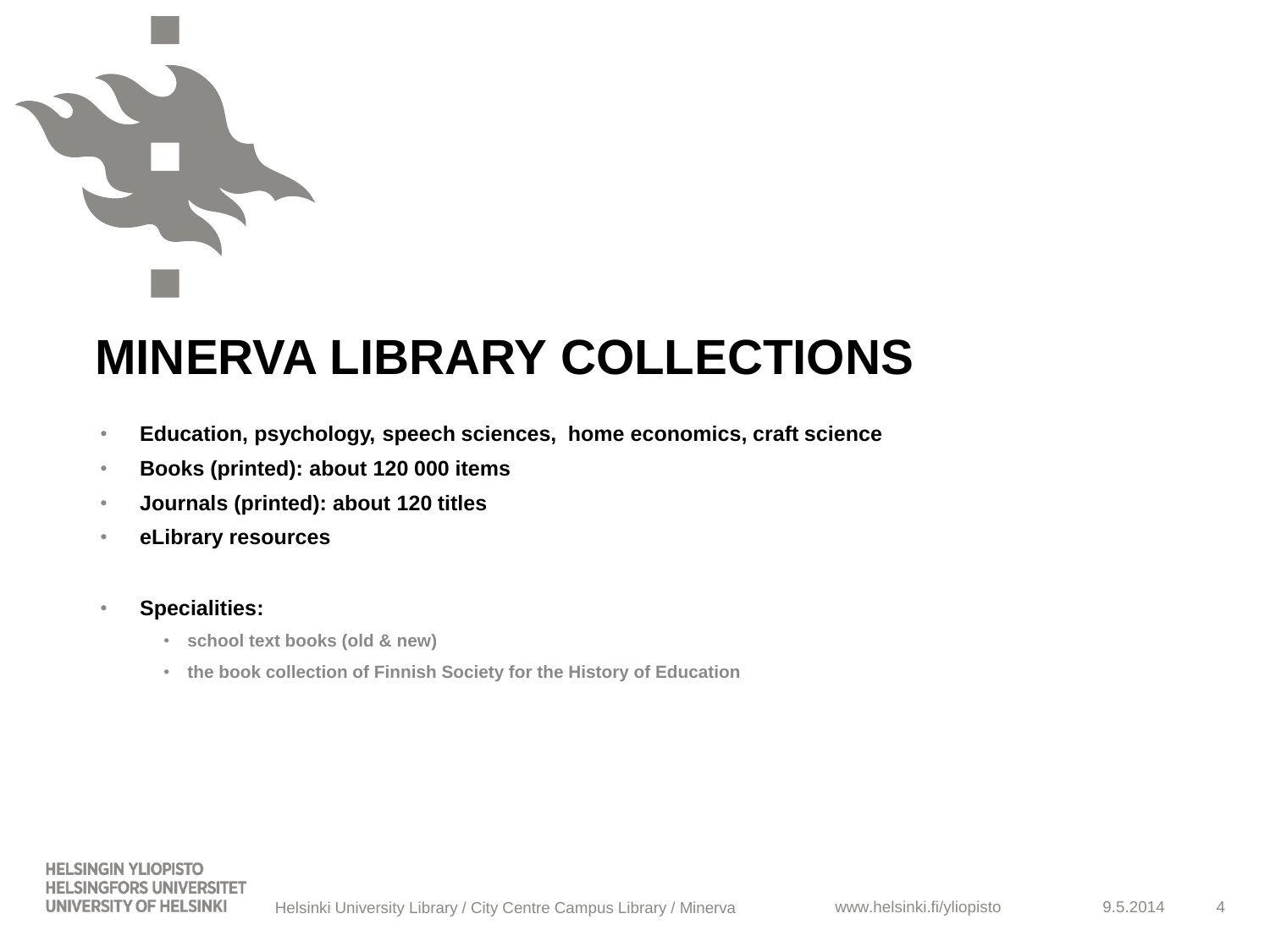# **SERVICES**

- **Opening hours: Mon-Fri 9-19 (in summer 9-16)**
- **Loans (local loans): nearly 43 000 / year (2013)**
- **Visits: nearly 170 000 / year (about 700 / day)**
- **Interlibrary loan service**
- **Information literacy training Individual guidance in information seeking**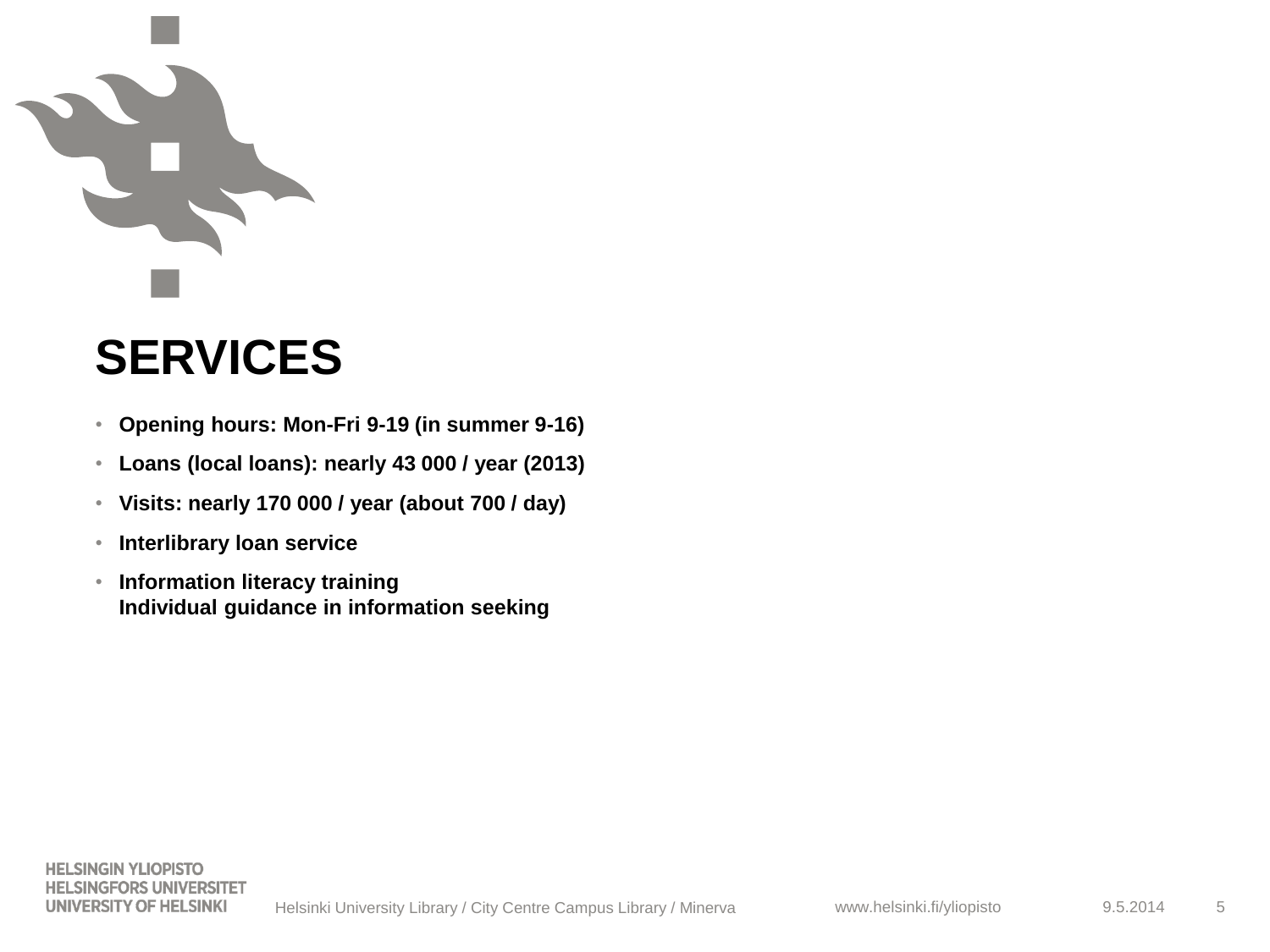# **PREMISES AND FACILITIES**

- **Library on two floors (+ closed stack)**
- **Service desk on the upper floor, lending machines on both floors**
- **Study places ~100**
- **Group work rooms**
- **Quiet reading room (no electronic devices allowed)**
- **Workstations ~40, library kiosks ~10 (access to eLibrary resources)**
- **Copying machines, printers, scanners**
- **Book carriages for students**
- **In Minerva learning center premises also**
	- One computer class 24/7 for students
	- Two computer classes (available for students when there is no teaching)